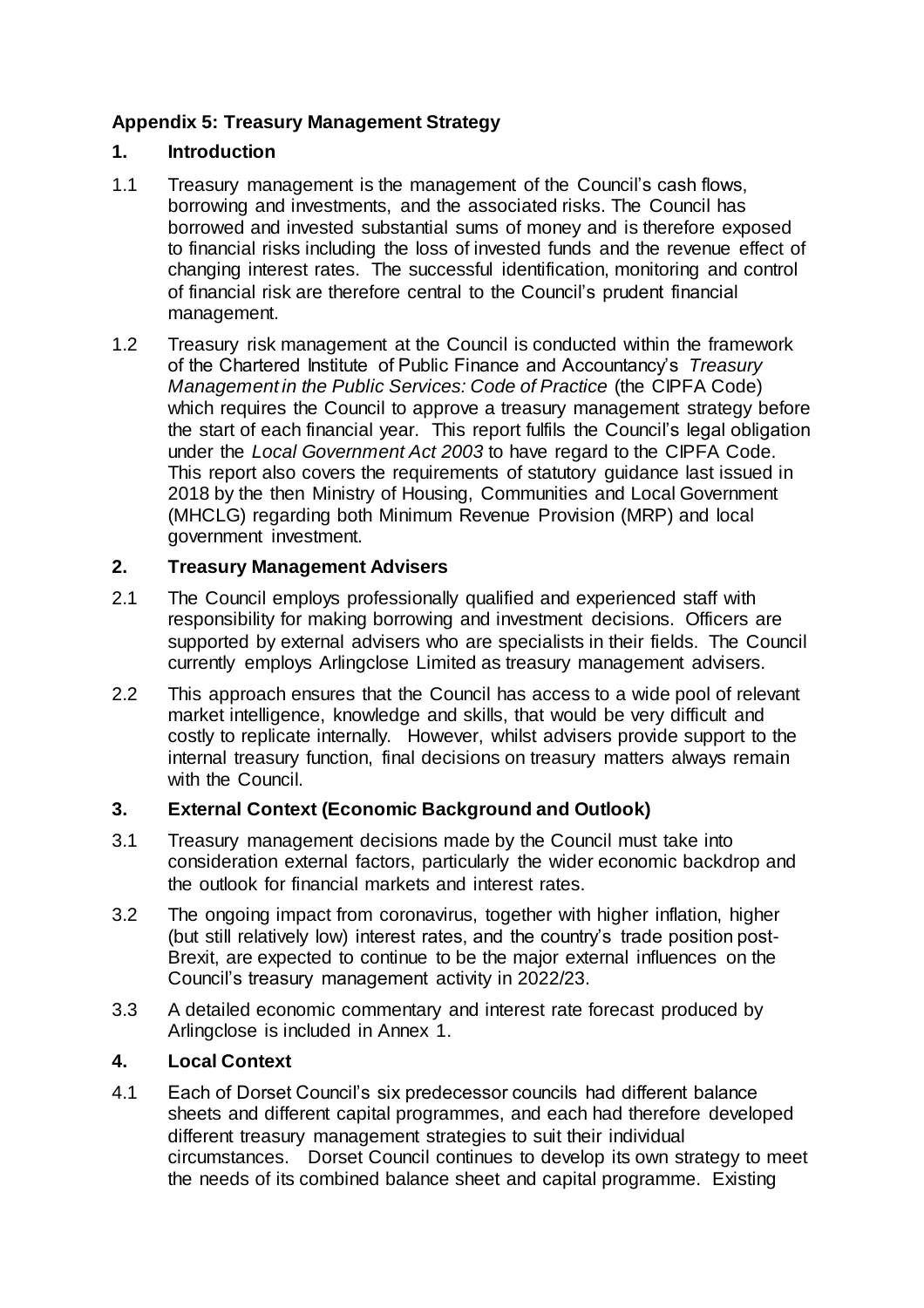borrowing and investment positions will continue to be reviewed to achieve an appropriate balance between cost and risk.

4.2 The Council's balance sheet summary and forecast are shown in table 1 below.

|                                         | $31-Mar$<br>2021<br><b>Actual</b> | $31-Mar$<br>2022<br><b>Forecast</b> | 31-Mar<br>2023<br><b>Budget</b> | 31-Mar<br>2024<br><b>Budget</b> | 31-Mar<br>2025<br><b>Budget</b> |
|-----------------------------------------|-----------------------------------|-------------------------------------|---------------------------------|---------------------------------|---------------------------------|
| <b>Capital Financing Requirement</b>    | 335                               | 357                                 | 433                             | 511                             | 536                             |
| External Debt (incl. PFI & leases):     |                                   |                                     |                                 |                                 |                                 |
| <b>External borrowing</b>               | 221                               | 233                                 | 319                             | 397                             | 422                             |
| Long-Term PFI Liabilities               | 22                                | 21                                  | 20                              | 19                              | 18                              |
| <b>Obligations under Finance Leases</b> | 3                                 | 3                                   | 3                               | 3                               | 3                               |
| <b>Total External Debt</b>              | 246                               | 257                                 | 342                             | 419                             | 443                             |
| <b>Internal Borrowing</b>               | 89                                | 100                                 | 91                              | 92                              | 93                              |
| Cash & cash equivalents                 | 84                                | 50                                  | 30                              | 30                              | 30                              |
| Treasury investments                    | 85                                | 85                                  | 75                              | 75                              | 75                              |
| <b>Total Cash and Investments</b>       | 169                               | 135                                 | 105                             | 105                             | 105                             |

*Table 1: Balance Sheet Summary (£m)*

- 4.3 The underlying need to borrow for capital purposes is measured by the Capital Financing Requirement (CFR), while usable reserves and working capital are the underlying resources available for investment. The Council's current strategy is to maintain borrowing and investments below their underlying levels, sometimes known as internal borrowing.
- 4.4 CIPFA's *Prudential Code for Capital Finance in Local Authorities* recommends that the Council's total debt should be lower than its highest forecast CFR over the next three years. Table 1 shows that the Council expects to comply with this recommendation over the medium term.
- 4.5 To compare the Council's actual borrowing against an alternative strategy, a liability benchmark has been calculated showing the lowest risk level of borrowing. This assumes the same forecasts as table 1 above, but that cash and investment balances are kept to a minimum level of £20m at each yearend to maintain sufficient liquidity but minimise credit risk.

|                       | 31-Mar<br>2021<br><b>Actual</b> | 31-Mar<br>2022<br><b>Forecast</b> | 31-Mar<br>2023<br><b>Budget</b> | 31-Mar<br>2024<br><b>Budget</b> | 31-Mar<br>2025<br><b>Budget</b> |
|-----------------------|---------------------------------|-----------------------------------|---------------------------------|---------------------------------|---------------------------------|
| Outstanding borrowing | 221                             | 233                               | 319                             | 397                             | 422                             |
| Liability benchmark   | 72                              | 118                               | 234                             | 312                             | 337                             |
| <b>Difference</b>     | 149                             | 115                               | 85                              | 85                              | 85                              |

*Table 2: Borrowing and the Liability Benchmark (£m)*

# **5 Borrowing Strategy**

5.1 As at 31 December 2021, the Council held £179.5 million of loans as part of its strategy for funding this year's and previous years' capital programmes. External borrowing as at 31 December 2021 is summarised in Table 3 below.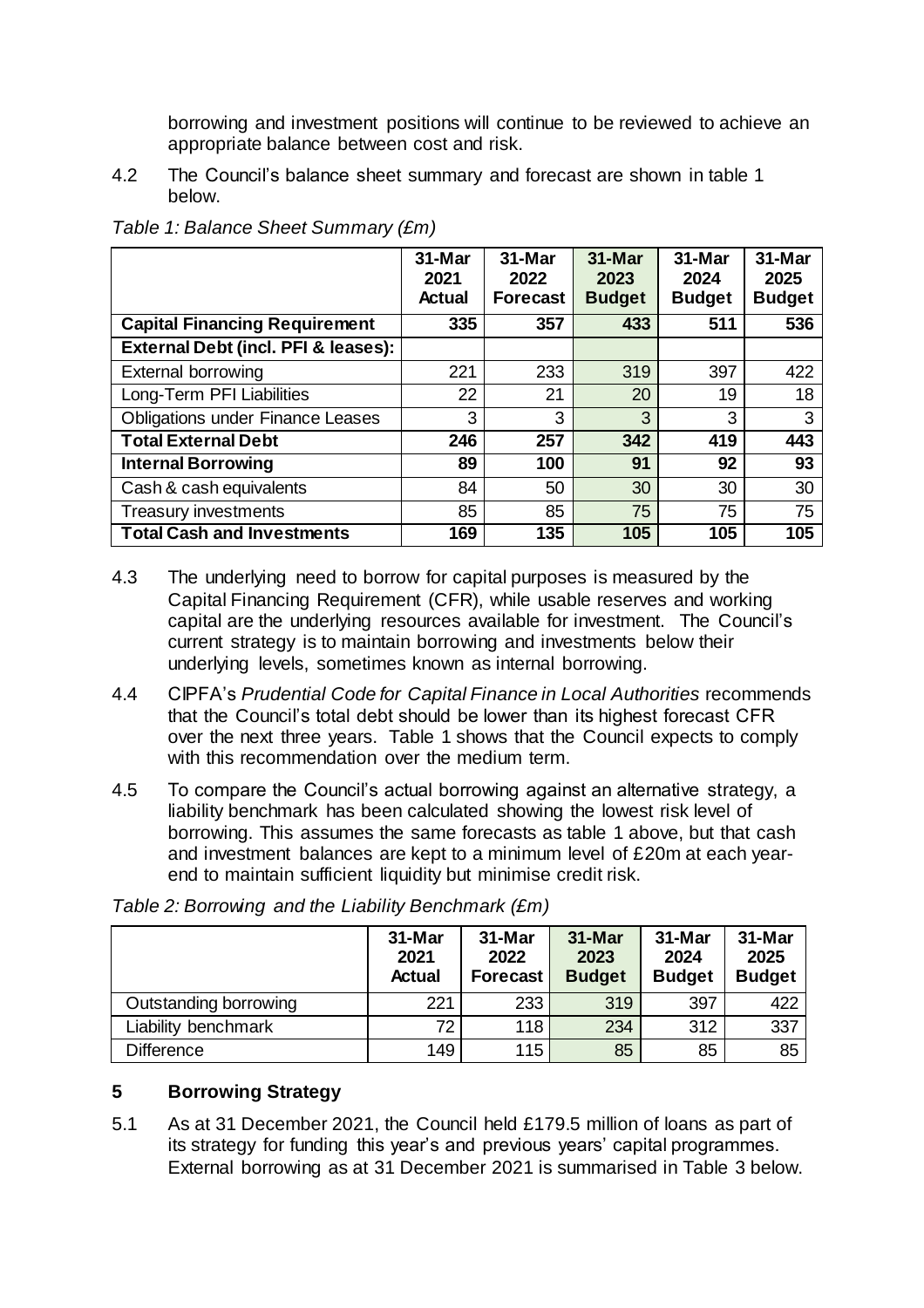|                                 | 31.12.21<br><b>Balance</b><br>£m | 31.12.21<br>Average<br>Rate<br>℅ | 31.12.21<br>Average<br><b>Maturity</b><br>(years) |
|---------------------------------|----------------------------------|----------------------------------|---------------------------------------------------|
| Public Works Loan Board         | 63.4                             | 4.1                              | 17.7                                              |
| Banks (fixed-term)              | 25.6                             | 4.7                              | 57.1                                              |
| Banks (LOBO)                    | 11.0                             | 4.6                              | 54.9                                              |
| Local authorities (long-term)   | 15.0                             | 4.4                              | 37.9                                              |
| Local authorities (short-term)  | 0.0                              | 0.0                              | 0.0                                               |
| Other lenders (fixed-term)      | 45.0                             | 3.9                              | 44.8                                              |
| Other lenders (LOBO)            | 19.5                             | 2.6                              | 10.8                                              |
| <b>Total External Borrowing</b> | 179.5                            | 4.0                              | 34.6                                              |

*Table 3 External borrowing as at 31 December 2021*

- 5.2 The chief objective of the Council and its predecessors when borrowing has been to strike an appropriately low risk balance between securing low interest costs and achieving cost certainty over the period for which funds are required. The flexibility to renegotiate loans should long-term plans change is a secondary objective.
- 5.3 The Council's borrowing strategy continues to address the key issue of affordability without compromising the longer-term stability of the debt portfolio. With short-term interest rates remaining much lower than long-term rates, it is likely to be more cost effective in the short term to use internal resources or borrow short-term loans rather than long term loans.
- 5.4 This strategy has enabled the Council to reduce net borrowing costs (despite foregone investment income) and to reduce overall treasury risk. The benefits of internal and/or short-term borrowing will be monitored regularly against the potential for incurring additional costs by deferring borrowing into future years when long-term borrowing rates are forecast to rise modestly. Arlingclose will assist the Council with this 'cost of carry' and breakeven analysis.
- 5.5 The predecessor councils had previously raised a significant proportion of their long-term borrowing from the PWLB but the Council will also consider longterm loans from other sources including banks, pension funds and other local authorities, and will investigate the possibility of issuing bonds and similar instruments, in order to lower interest costs and reduce over-reliance on one source of funding in line with the CIPFA Code.
- 5.6 Alternatively, the Council may arrange forward starting loans, where the interest rate is fixed in advance, but the cash is received in later years. This would enable certainty of cost to be achieved without suffering a cost of carry in the intervening period. In addition, the Council may borrow short-term loans to cover unplanned cash flow shortages.
- 5.7 The Council's approved sources of long-term and short-term borrowing are:
	- HM Treasury's PWLB lending facility (formerly the Public Works Loan Board) and any successor body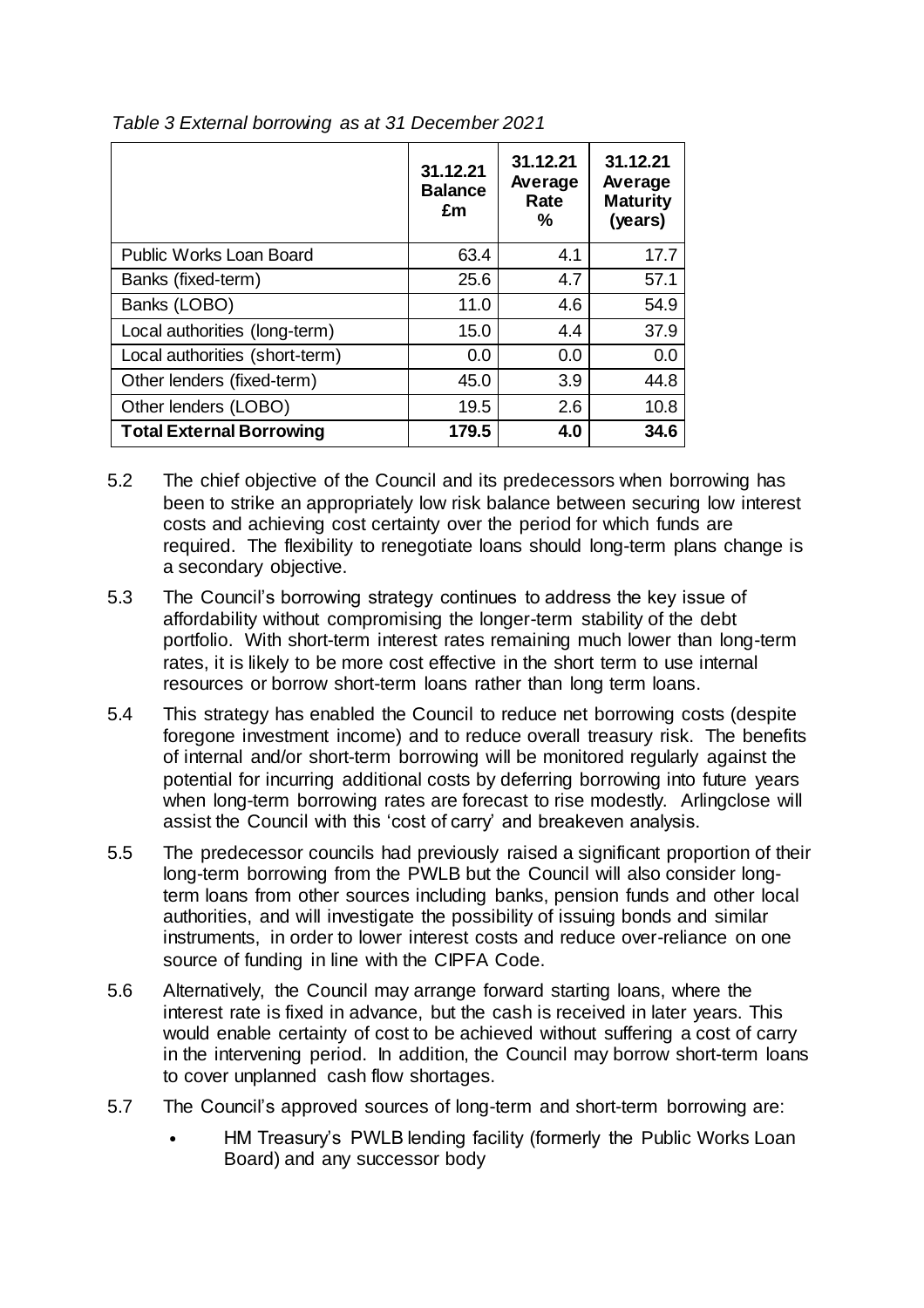- any institution approved for investments (see below)
- any other bank or building society authorised to operate in the UK
- any other UK public sector body
- UK public and private sector pension funds (including the Dorset County Pension Fund)
- capital market bond investors, and
- UK Municipal Bonds Agency plc and other special purpose companies created to enable local Council bond issues.
- 5.8 In addition, capital finance may be raised by the following methods that are not borrowing, but may be classed as other debt liabilities:
	- **leasing**
	- hire purchase
	- Private Finance Initiative (PFI)
	- sale and leaseback.
- 5.9 UK Municipal Bonds Agency plc was established in 2014 by the Local Government Association as an alternative to the PWLB. It issues bonds on the capital markets and lend the proceeds to local authorities. This is a more complicated source of finance than the PWLB for two reasons: borrowing authorities will be required to provide bond investors with a guarantee to refund their investment in the event that the agency is unable to for any reason; and there will be a lead time of several months between committing to borrow and knowing the interest rate payable. Any decision to borrow from the Agency will therefore be the subject of a separate report.
- 5.10 The Council holds £30.5m of Lender's Option Borrower's Option (LOBO) loans where the lender has the option to propose an increase in the interest rate at set dates, following which the Council has the option to either accept the new rate or to repay the loan at no additional cost. All LOBOs have options during 2022/23, and although the Council believes that lenders are unlikely to exercise their options in the current low interest rate environment, there remains an element of refinancing risk. The Council will take the option to repay LOBO loans at no cost if it has the opportunity to do so.
- 5.11 Short-term and variable rate loans leave the Council exposed to the risk of short-term interest rate rises and are therefore subject to the interest rate exposure limits in the treasury management indicators below. Financial derivatives may be used to manage this interest rate risk (see section below).
- 5.12 The PWLB allows authorities to repay loans before maturity and either pay a premium or receive a discount according to a set formula based on current interest rates. Other lenders may also be prepared to negotiate premature redemption terms. The Council may take advantage of this and replace some loans with new loans, or repay loans without replacement, where this is expected to lead to an overall cost saving or a reduction in risk.
- 5.13 Where the Council finances capital expenditure by debt, it must put aside resources to repay that debt in later years. The amount charged to the revenue budget for the repayment of debt is known as Minimum Revenue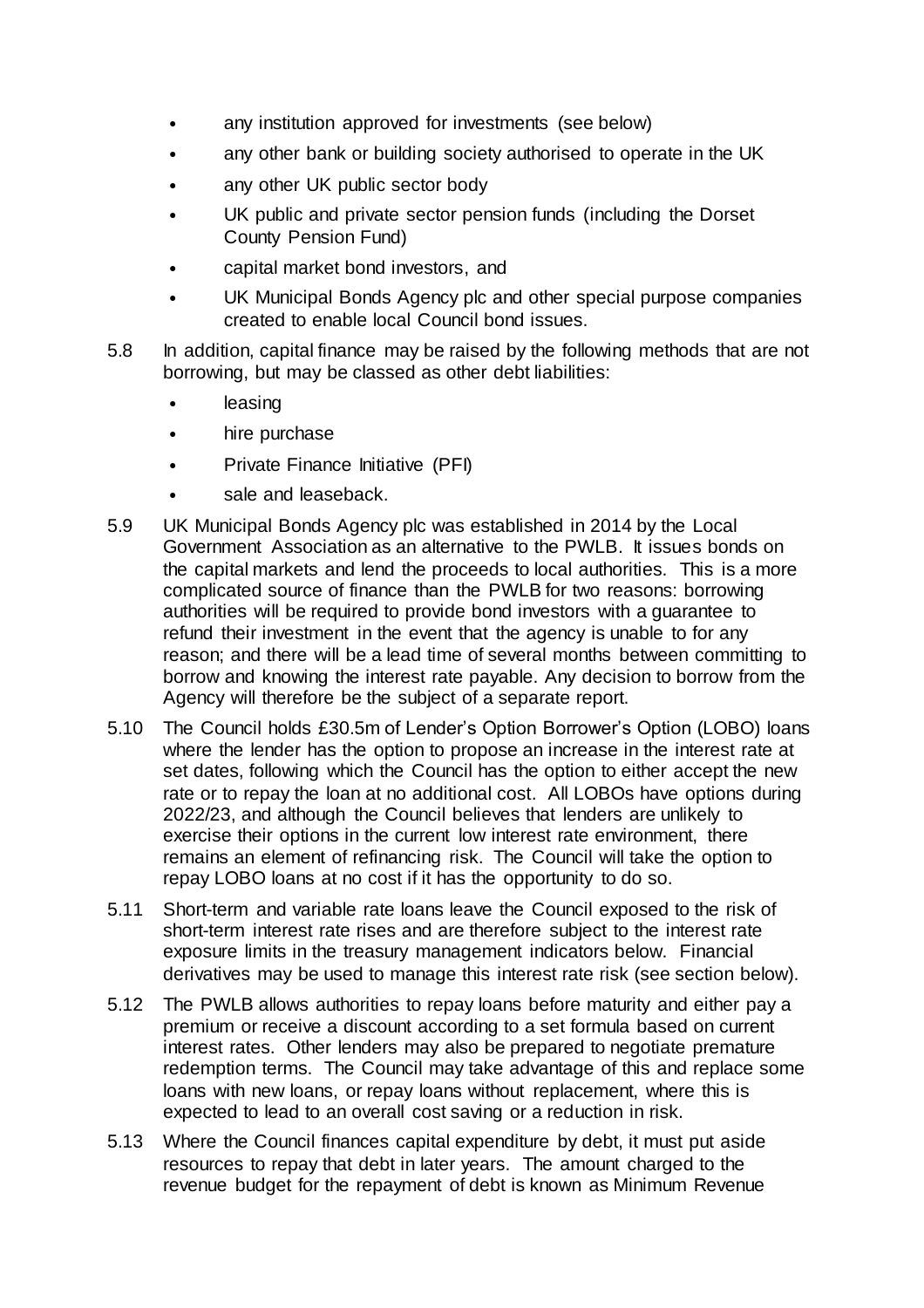Provision (MRP) and is calculated with regard to statutory guidance. The guidance requires the Council to approve an Annual MRP Statement each year, and this is included as Annex 2 to this Treasury Management Strategy.

#### **6. Treasury Investments Strategy**

6.1 The Council holds significant levels of invested funds, representing income received in advance of expenditure plus balances and reserves held. Cash, cash equivalents and investments held on 31 December 2021 are summarised in Table 4 below.

|                                        | 31.12.21 |
|----------------------------------------|----------|
|                                        | Balance  |
| <b>Cash and Cash Equivalents:</b>      |          |
| Banks & Building Societies (unsecured) | 13.0     |
| <b>Money Market Funds</b>              | 90.4     |
| Less Dorset LEP Balances*              | $-15.0$  |
| <b>Total Cash and Cash Equivalents</b> | 88.4     |
| Treasury Investments:                  |          |
| Short-dated bond funds                 | 3.0      |
| Strategic bond funds                   | 11.2     |
| Equity income funds                    | 45.7     |
| Property funds                         | 21.7     |
| Multi asset income funds               | 6.2      |
| <b>Total Treasury Investments</b>      | 87.8     |
| <b>Total Cash and Investments</b>      | 176.2    |

*Table 4: Cash and Treasury Investments (£m)*

*\*The Dorset Local Enterprise Partnership's bank balances are held in the same NatWest Bank interest group as Dorset Council's bank balances. Interest is only charged if this interest group as a whole is overdrawn.*

- 6.2 **Objectives:** The CIPFA Code requires the Council to invest its treasury funds prudently, and to have regard to the security and liquidity of its investments before seeking the highest rate of return, or yield. The Council's objective when investing money is to strike an appropriate balance between risk and return, minimising the risk of incurring losses from defaults and the risk of receiving unsuitably low investment income. Where balances are expected to be invested for more than one year, the Council will aim to achieve a total return that is equal or higher than the prevailing rate of inflation, in order to maintain the spending power of the sum invested.
- 6.3 **Negative interest rates:** It is unlikely that the Bank of England will set its Bank Rate at or below zero during 2022/23 which would feed through to negative interest rates on all low risk, short-term investment options. Since investments cannot pay negative income, negative rates will be applied by reducing the value of investments. In this event, security will be measured as receiving the contractually agreed amount at maturity, even though this may be less than the amount originally invested.
- 6.4 **Strategy:** Given the increasing risk and very low returns from short-term unsecured bank investments, the Council aims to continue to diversify into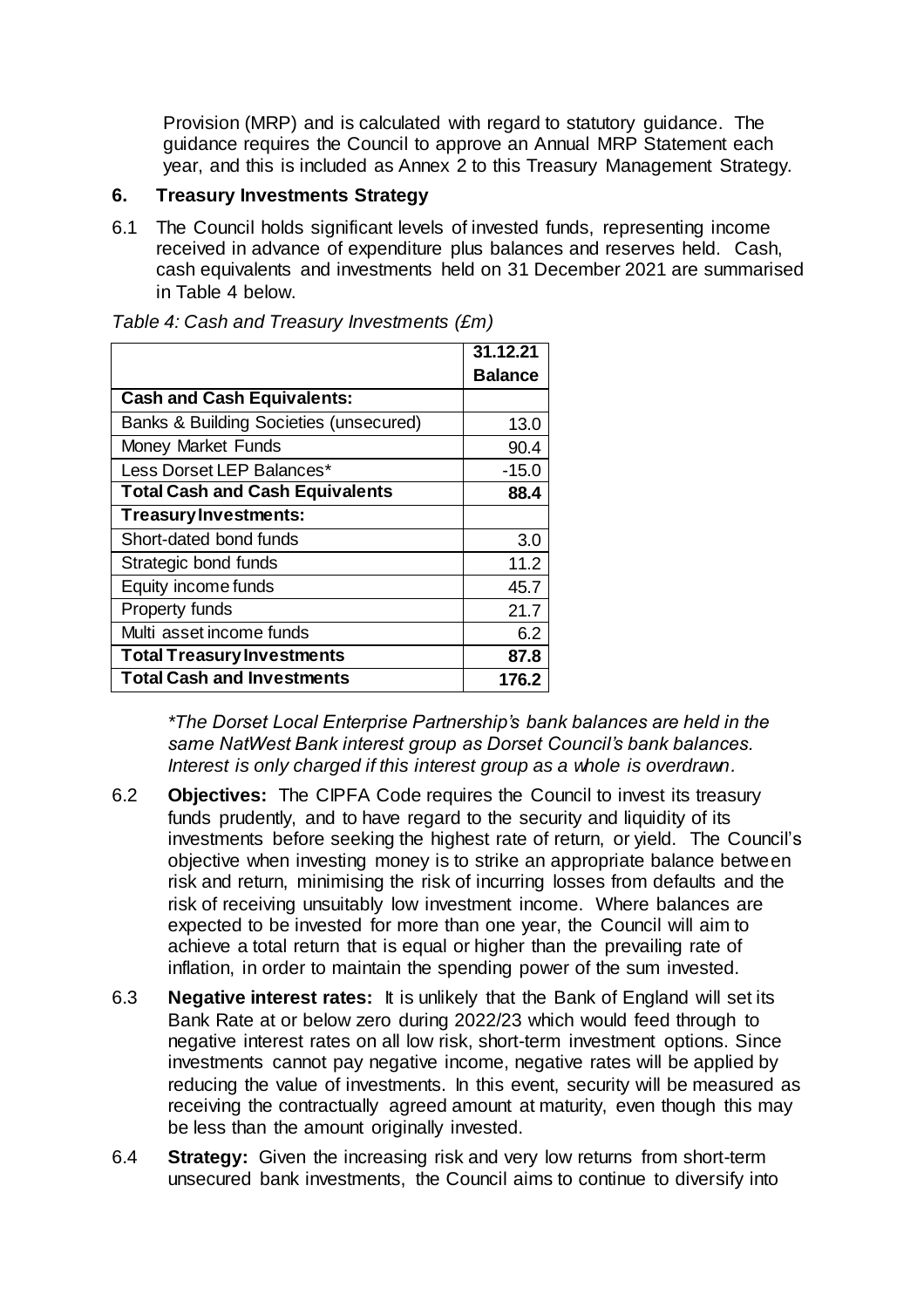more secure and/or higher yielding asset classes during 2022/23. The Council has investments of approximately £90m in externally managed strategic pooled investment vehicles (bond, equity, multi-asset and property funds) where short-term security and liquidity are lesser considerations, and the objectives instead are regular revenue income and long-term price stability.

- 6.5 These funds have no defined maturity date, but are available for withdrawal after a notice period, and their performance and continued suitability in meeting the Council's investment objectives are regularly reviewed. Strategic fund investments are made in the knowledge that capital values will move both up and down on months, quarters and even years; but with the expectation that over a three to five-year period total returns should exceed cash interest rates.
- 6.6 **Business models:** Under International Financial Reporting Standard (IFRS) 9, the accounting treatment for certain investments depends on the Council's "business model" for managing them. The Council aims to achieve value from its internally managed treasury investments by a business model of collecting the contractual cash flows and therefore, where other criteria are also met, these investments will continue to be accounted for at amortised cost.
- 6.7 **Approved counterparties:** The Council may invest its surplus funds with any of the counterparty types in table 5 below, subject to the cash limits (per counterparty) and the time limits shown.

| <b>Sector</b>                                       | <b>Time limit</b> | <b>Counterparty limit</b> | <b>Sector limit</b> |
|-----------------------------------------------------|-------------------|---------------------------|---------------------|
| The UK Government                                   | 50 years          | Unlimited                 | n/a                 |
| Local authorities &<br>other government<br>entities | 25 years          | £30m                      | Unlimited           |
| Secured investments *                               | 25 years          | £30m                      | Unlimited           |
| Banks (unsecured) *                                 | 12 months         | £15m                      | Unlimited           |
| <b>Building societies</b><br>(unsecured) *          | 12 months         | £15m                      | £30m                |
| Registered providers<br>(unsecured) *               | 5 years           | £15m                      | £30m                |
| Money market funds *                                | n/a               | £30m                      | Unlimited           |
| Strategic pooled funds                              | n/a               | £20m                      | £150m               |
| Real estate investment<br>trusts                    | n/a               | £20m                      | £100m               |
| Other investments *                                 | 5 years           | £15m                      | £30m                |

*Table 5 Treasury investment counterparties and limits*

- 6.8 This table must be read in conjunction with the notes below:
- 6.9 **\*Minimum credit rating:** Treasury investments in the sectors marked with an asterisk will only be made with entities whose lowest published long-term credit rating is no lower than A-. Where available, the credit rating relevant to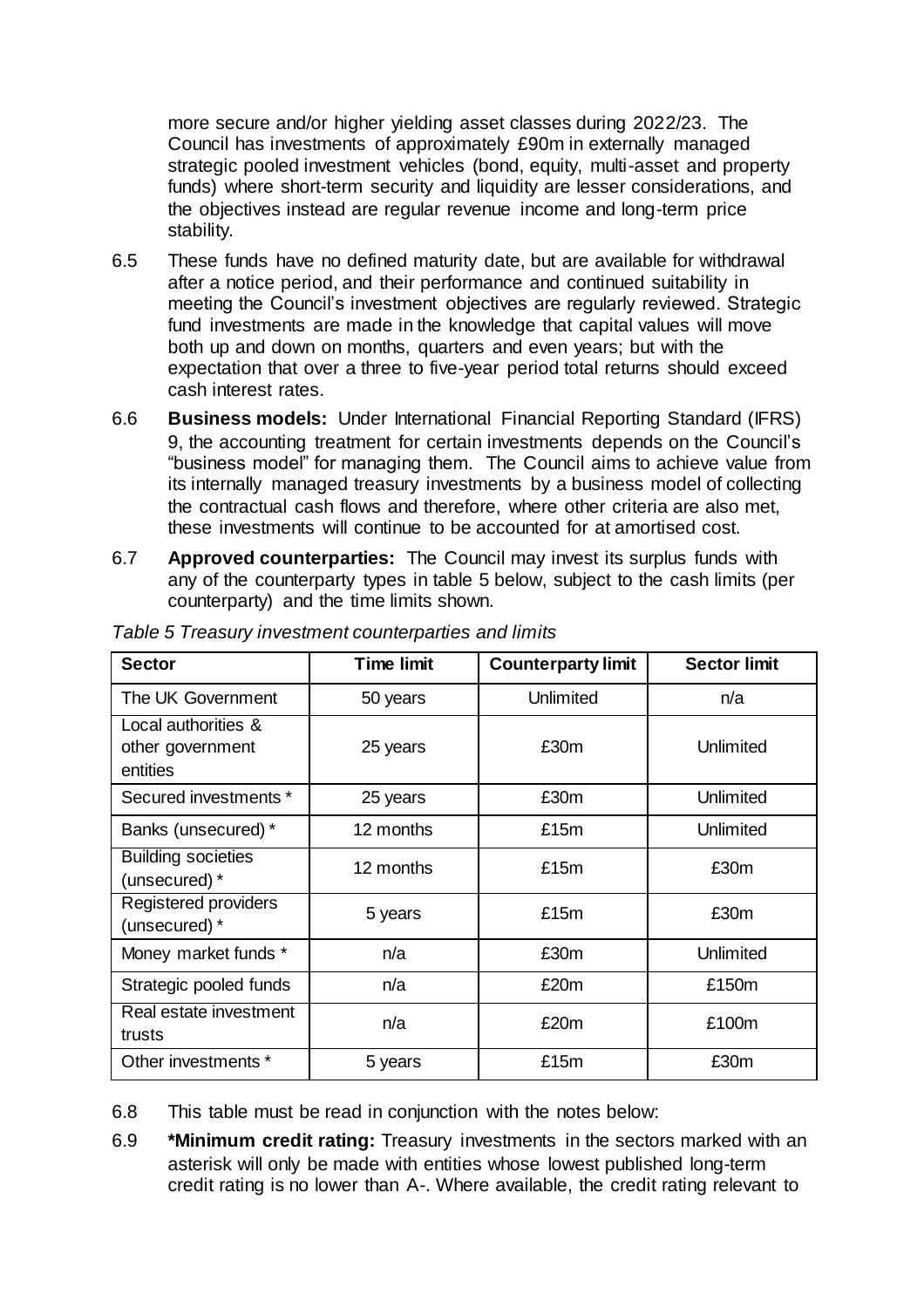the specific investment or class of investment is used, otherwise the counterparty credit rating is used. However, investment decisions are never made solely based on credit ratings, and all other relevant factors including external advice will be taken into account. For entities without published credit ratings, investments may be made either where external advice indicates the entity to be of similar credit quality.

- 6.10 **Government:** Loans, bonds and bills issued or guaranteed by national governments, regional and local authorities and multilateral development banks. These investments are not subject to bail-in, and there is generally a lower risk of insolvency, although they are not zero risk. Investments with the UK Central Government are deemed to be zero credit risk due to its ability to create additional currency and therefore may be made in unlimited amounts for up to 50 years.
- 6.11 **Secured investments**: Investments secured on the borrower's assets, which limits the potential losses in the event of insolvency. The amount and quality of the security will be a key factor in the investment decision. Covered bonds and reverse repurchase agreements with banks and building societies are exempt from bail-in. Where there is no investment specific credit rating, but the collateral upon which the investment is secured has a credit rating, the higher of the collateral credit rating and the counterparty credit rating will be used. The combined secured and unsecured investments with any one counterparty will not exceed the cash limit for secured investments.
- 6.12 **Banks and building societies (unsecured):** Accounts, deposits, certificates of deposit and senior unsecured bonds with banks and building societies, other than multilateral development banks. These investments are subject to the risk of credit loss via a bail-in should the regulator determine that the bank is failing or likely to fail. See below for arrangements relating to operational bank accounts.
- 6.13 **Registered providers (unsecured):** Loans and bonds issued by, guaranteed by or secured on the assets of registered providers of social housing and registered social landlords, formerly known as housing associations. These bodies are regulated by the Regulator of Social Housing (in England), the Scottish Housing Regulator, the Welsh Government and the Department for Communities (in Northern Ireland). As providers of public services, they retain the likelihood of receiving government support if needed.
- 6.14 **Money market funds**: Pooled funds that offer same-day or short notice liquidity and very low or no price volatility by investing in short-term money markets. They have the advantage over bank accounts of providing wide diversification of investment risks, coupled with the services of a professional fund manager in return for a small fee. Although no sector limit applies to money market funds, the Council will take care to diversify its liquid investments over a variety of providers to ensure access to cash at all times.
- 6.15 **Strategic pooled funds:** Bond, equity and property funds offer enhanced returns over the longer term but are more volatile in the short term. These allow the Council to diversify into asset classes other than cash without the need to own and manage the underlying investments. These funds have no defined maturity date, but are available for withdrawal after a notice period,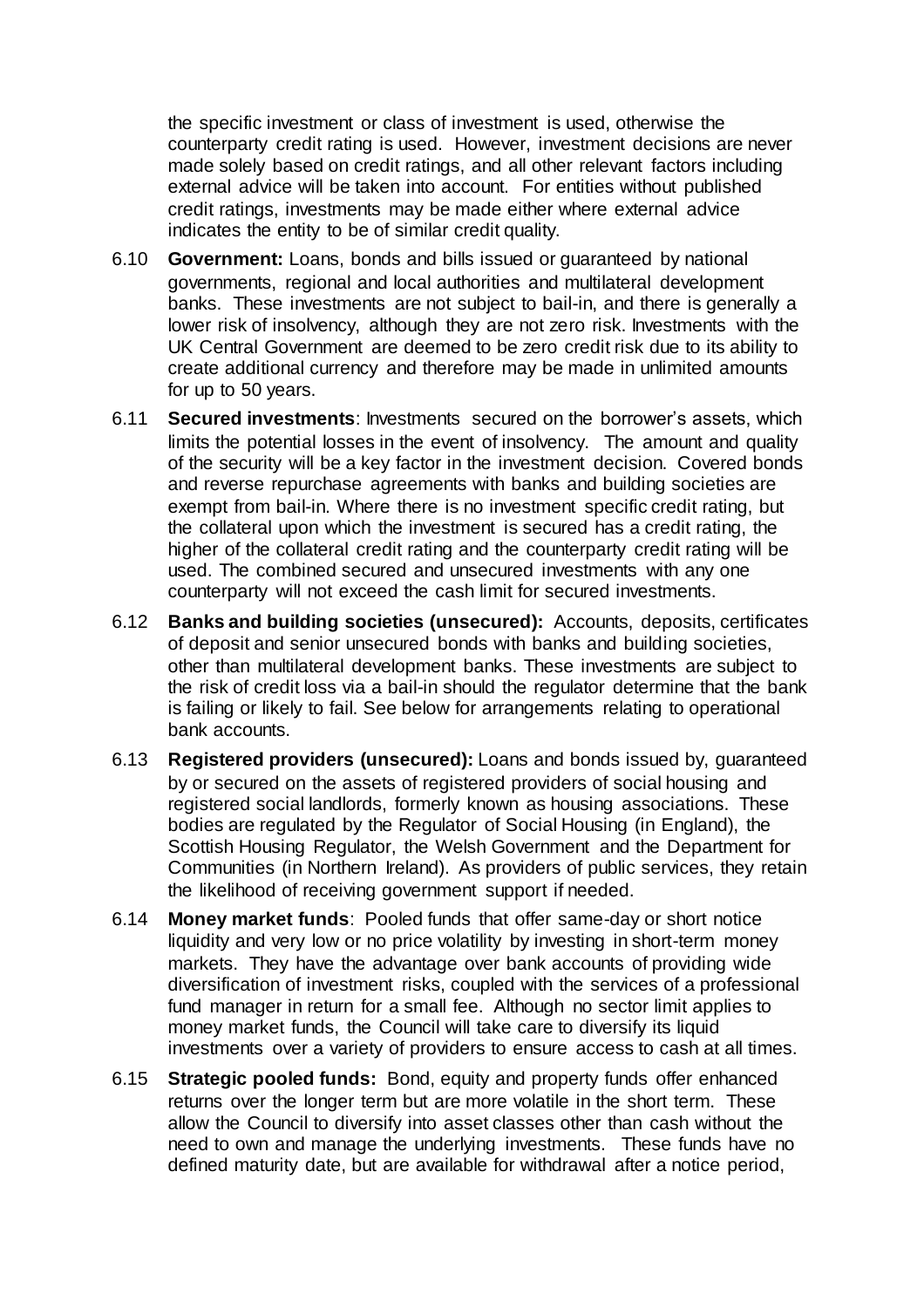therefore their performance and continued suitability in meeting the Council's investment objectives will be monitored regularly.

- 6.16 **Real estate investment trusts (REITs):** Shares in companies that invest mainly in real estate and pay the majority of their rental income to investors in a similar manner to pooled property funds. As with property funds, REITs offer enhanced returns over the longer term, but are more volatile especially as the share price reflects changing demand for the shares as well as changes in the value of the underlying properties.
- 6.17 **Other investments:** This category covers treasury investments not listed above, for example unsecured corporate bonds and company loans. Nonbank companies cannot be bailed-in but can become insolvent placing the Council's investment at risk.
- 6.18 **Operational bank accounts:** The Council may incur operational exposures, for example though current accounts, collection accounts and merchant acquiring services, to any UK bank with credit ratings no lower than BBB- and with assets greater than £25 billion. These are not classed as investments but are still subject to the risk of a bank bail-in, and balances will therefore be kept below £15m per bank. The Bank of England has stated that in the event of failure, banks with assets greater than £25 billion are more likely to be bailed-in than made insolvent, increasing the chance of the Council maintaining operational continuity.
- 6.19 **Risk assessment and credit ratings:** Credit ratings are obtained and monitored by the Council's treasury advisers, who will notify changes in ratings as they occur. Where an entity has its credit rating downgraded so that it fails to meet the approved investment criteria then:
	- no new investments will be made,
	- any existing investments that can be recalled or sold at no cost will be, and
	- full consideration will be given to the recall or sale of all other existing investments with the affected counterparty.
- 6.20 Where a credit rating agency announces that a credit rating is on review for possible downgrade (also known as "rating watch negative" or "credit watch negative") so that it may fall below the approved rating criteria, then only investments that can be withdrawn on the next working day will be made with that organisation until the outcome of the review is announced. This policy will not apply to negative outlooks, which indicate a long-term direction of travel rather than an imminent change of rating.
- 6.21 **Other information on the security of investments:** The Council understands that credit ratings are good, but not perfect, predictors of investment default. Full regard will therefore be given to other available information on the credit quality of the organisations in which it invests, including credit default swap prices, financial statements, information on potential government support, reports in the quality financial press and analysis and advice from the Council's treasury management adviser. No investments will be made with an organisation if there are substantive doubts about its credit quality, even though it may otherwise meet the above criteria.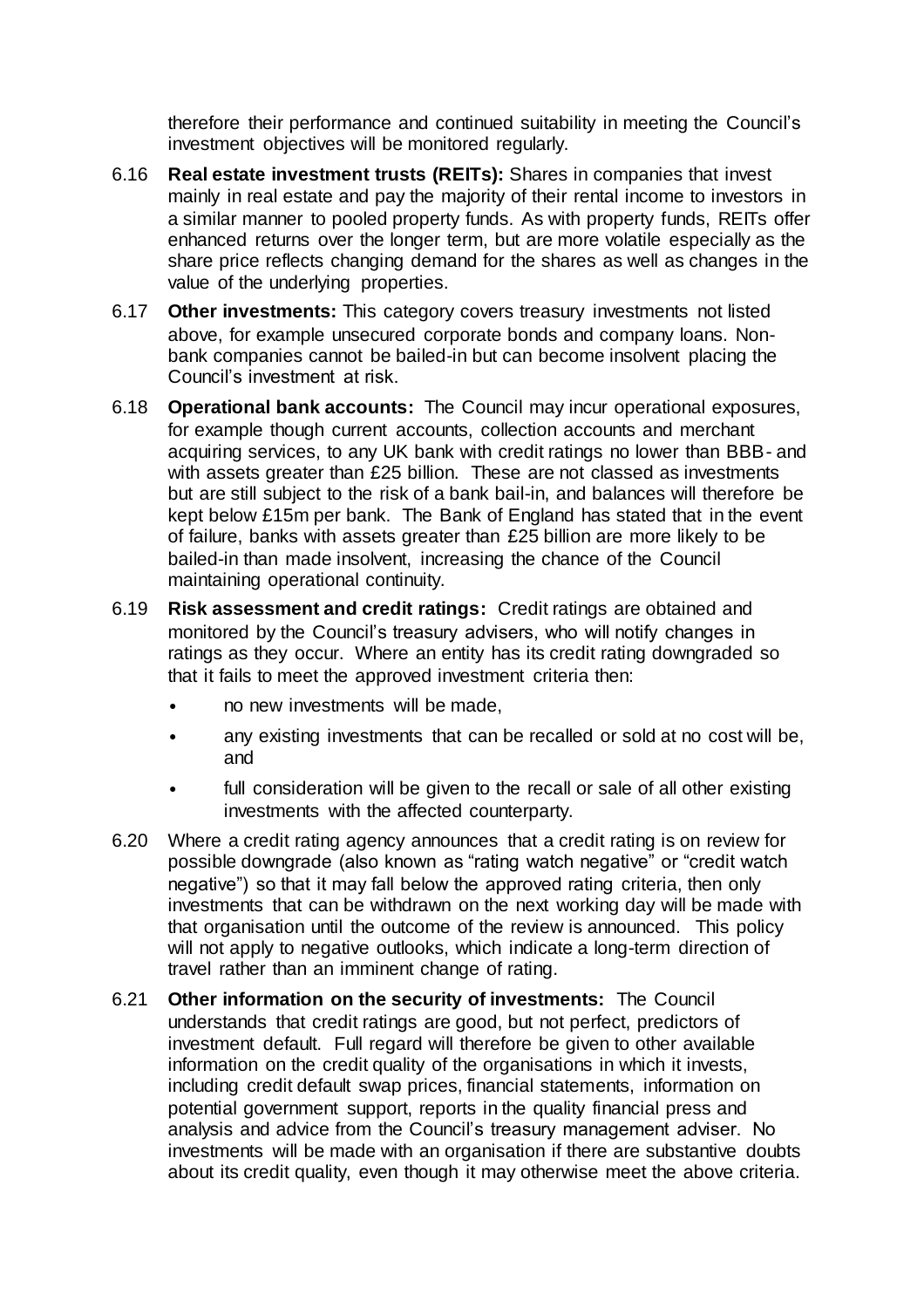- 6.22 When deteriorating financial market conditions affect the creditworthiness of all organisations, as happened in 2008 and 2020, this is not generally reflected in credit ratings, but can be seen in other market measures. In these circumstances, the Council will restrict its investments to those organisations of higher credit quality and reduce the maximum duration of its investments to maintain the required level of security. The extent of these restrictions will be in line with prevailing financial market conditions. If these restrictions mean that insufficient commercial organisations of high credit quality are available to invest the Council's cash balances, then the surplus will be deposited with the UK Government or with other local authorities. This will cause investment returns to fall but will protect the principal sum invested.
- 6.23 **Investment limits:** the maximum that will be lent to any one organisation (other than the UK Government) will be £30 million. A group of entities under the same ownership will be treated as a single organisation for limit purposes. Credit risk exposures arising from non-treasury investments, financial derivatives and balances greater than £15 million in operational bank accounts count against the relevant investment limits.
- 6.24 Limits are also placed on fund managers, investments in brokers' nominee accounts, foreign countries and industry sectors as below. Investments in pooled funds and multilateral development banks do not count against the limit for any single foreign country, since the risk is diversified over many countries.

| Table 6 Additional investment limits |  |
|--------------------------------------|--|
|--------------------------------------|--|

|                                                           | <b>Cash limit</b> |
|-----------------------------------------------------------|-------------------|
| Any group of pooled funds under the same management       | £50m per manager  |
| Negotiable instruments held in a broker's nominee account | £50m per broker   |
| Foreign countries                                         | £25m per country  |

6.25 **Liquidity management**: The Council monitors its cash flow forecasting on a daily basis to determine the maximum period for which funds may prudently be committed. The forecast is compiled on a prudent basis to minimise the risk of the Council being forced to borrow on unfavourable terms to meet its financial commitments. Limits on long-term investments are set by reference to the Council's medium-term financial plan and cash flow forecast. The Council will spread its liquid cash over at least three providers (e.g. bank accounts and money market funds) to ensure that access to cash is maintained in the event of operational difficulties at any one provider.

#### **7. Treasury Management Prudential Indicators**

- 7.1 The Council measures and manages its exposures to treasury management risks using the following indicators.
- 7.2 **Security:** The Council has adopted a voluntary measure of its exposure to credit risk by monitoring the value-weighted average credit score of its investment portfolio. Arlingclose calculate the credit score by applying a score to each investment  $(AAA = 1, AA + 2$  etc.) and taking the average, weighted by the size of each investment. Unrated investments are assigned a score based on their perceived risk.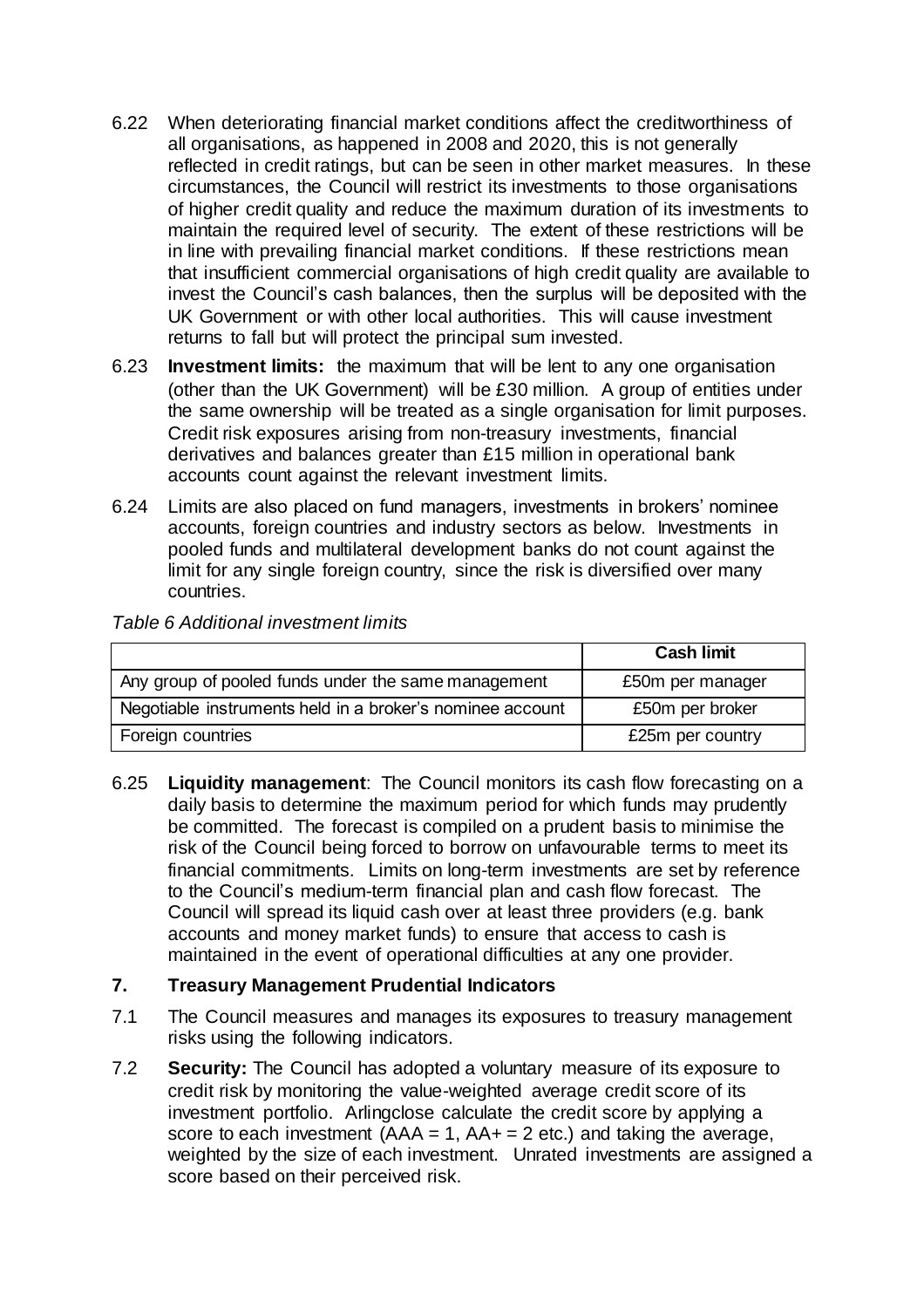- 7.3 The target for the portfolio average credit score is 6.0.
- 7.4 **Liquidity:** The Council has adopted a voluntary measure of its exposure to liquidity risk by monitoring the amount of cash available to meet unexpected payments within a rolling three-month period.
- 7.5 The target level of cash available within three months is £30m. In addition, the Council aims to hold a minimum of £10m readily available in same day access bank accounts and/or Money Market Funds.
- 7.6 **Interest rate exposure:** This indicator is set to control the Council's exposure to interest rate risk. The impact of a change in interest rates is calculated on the assumption that maturing loans and investments will be replaced at current rates.
- 7.7 The upper limits on the one-year revenue impact of a 1% rise or fall in interest rates will be £0.5m.
- 7.8 **Principal sums invested for longer than a year:** The purpose of this indicator is to control the Council's exposure to the risk of incurring losses by seeking early repayment of its investments. The limits on the long-term principal sum invested to final maturities beyond the period end will be:

|                                             | 2022/23 | 2023/24 2024/25 |      |
|---------------------------------------------|---------|-----------------|------|
| Limit on principal invested beyond year end | £20m    | £15m            | £10m |

7.9 **Maturity structure of borrowing:** This indicator is set to control the Council's exposure to refinancing risk. The upper and lower limits on the maturity structure of borrowing will be:

*Table 8 Maturity structure of borrowing*

|                      | <b>Upper</b><br>Limit | Lower<br>Limit | Complie<br>d Yes/No |
|----------------------|-----------------------|----------------|---------------------|
| Under 12 months      | 25%                   | $0\%$          | Yes                 |
| 12 Months to 2 Years |                       | $0\%$          |                     |
|                      | 25%                   |                | Yes                 |
| 2 Years to 5 Years   | 25%                   | $0\%$          | Yes                 |
| 5 Years to 10 Years  | 35%                   | $0\%$          | Yes                 |
| 10 Years to 20 Years | 45%                   | 0%             | Yes                 |
| 20 Years to 30 Years | 45%                   | $0\%$          | Yes                 |
| 30 Years to 40 Years | 45%                   | $0\%$          | Yes                 |
| 40 Years to 50 Years | 45%                   | $0\%$          | Yes                 |
| 50 Years and above   | 75%                   | $0\%$          | Yes                 |

- 7.10 Time periods start on the first day of each financial year, so borrowing maturing "under 12 months" is all borrowing that may mature before the end of this financial year. The maturity date used is the earliest date on which the lender can demand repayment.
- **8. Financial Derivatives:**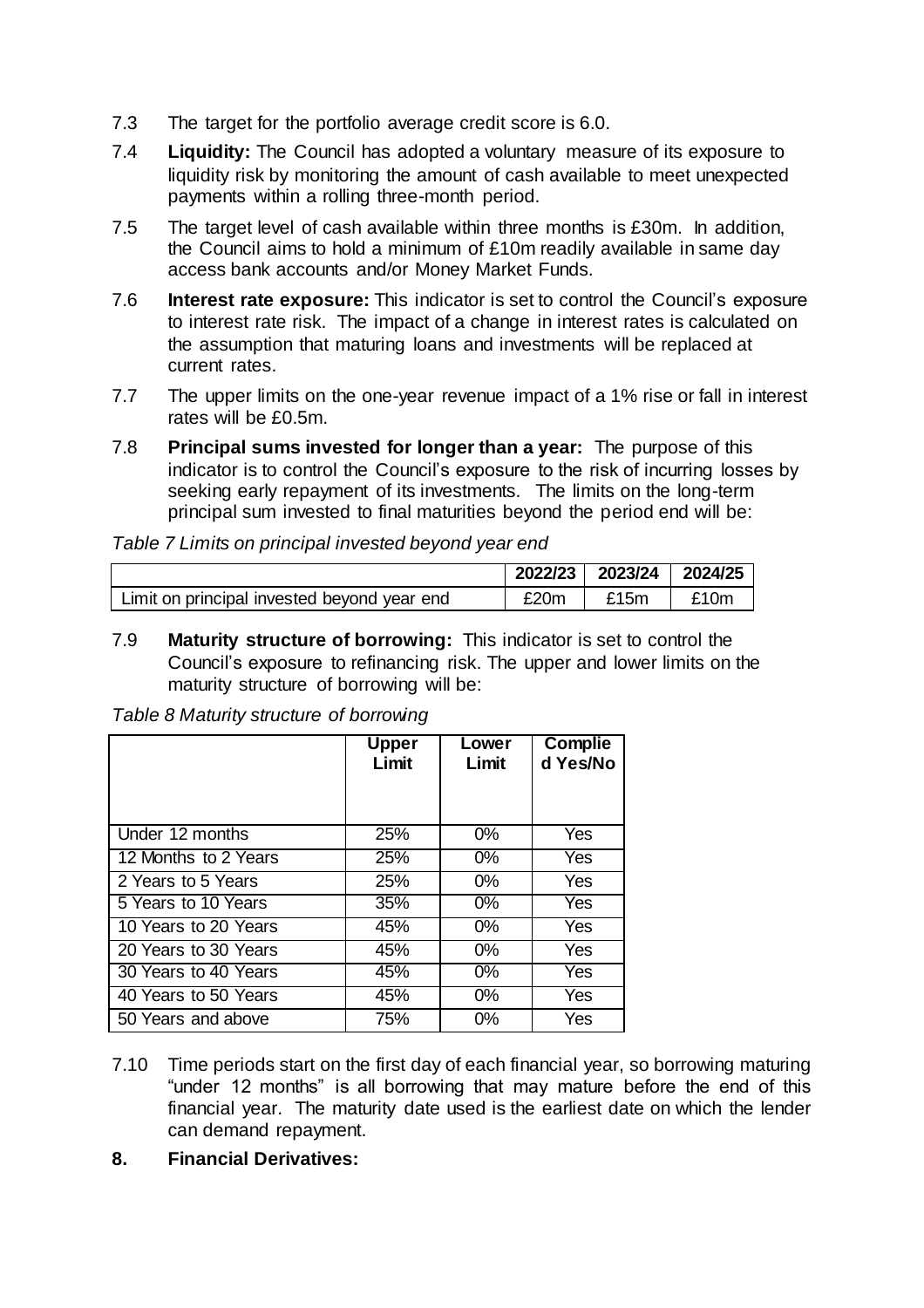- 8.1 Local authorities have previously made use of financial derivatives embedded into loans and investments both to reduce interest rate risk (e.g. interest rate collars and forward deals) and to reduce costs or increase income at the expense of greater risk (e.g. LOBO loans and callable deposits). The general power of competence in Section 1 of the *Localism Act 2011* removes much of the uncertainty over local authorities' use of standalone financial derivatives (i.e. those that are not embedded into a loan or investment).
- 8.2 The Council will only use standalone financial derivatives (such as swaps, forwards, futures and options) where they can be clearly demonstrated to reduce the overall level of the financial risks that the Council is exposed to. Additional risks presented, such as credit exposure to derivative counterparties, will be taken into account when determining the overall level of risk. Embedded derivatives, including those present in pooled funds and forward starting transactions, will not be subject to this policy, although the risks they present will be managed in line with the overall treasury risk management strategy.
- 8.3 Financial derivative transactions may be arranged with any organisation that meets the approved investment criteria, assessed using the appropriate credit rating for derivative exposures. The current value of any amount due from a derivative counterparty will count against the counterparty credit limit and the relevant foreign country limit.
- 8.4 In line with the CIPFA Code, the Council will seek external advice and will consider that advice before entering into financial derivatives to ensure that it fully understands the implications.

#### **9. Markets in Financial Instruments Directive (MiFID)**

9.1 The Council has opted up to professional client status with its providers of financial services, including advisers, banks, brokers and fund managers, allowing it access to a greater range of services but without the greater regulatory protections afforded to individuals and small companies. Given the size and range of the Council's treasury management activities, the Section 151 Officer believes this to be the most appropriate status.

# **10. Other Options Considered**

10.1 The CIPFA Code does not prescribe any particular treasury management strategy for local authorities to adopt. The Section 151 Officer believes that the above strategy represents an appropriate balance between risk management and cost effectiveness. Some alternative strategies, with their financial and risk management implications, are listed below.

| <b>Alternative</b>                                                          | Impact on income and              | Impact on risk                                                                                     |
|-----------------------------------------------------------------------------|-----------------------------------|----------------------------------------------------------------------------------------------------|
|                                                                             | expenditure                       | management                                                                                         |
| Invest in a narrower range<br>of counterparties and/or for<br>shorter times | Interest income will be lower     | Lower chance of losses<br>from credit related defaults,<br>but any such losses may be<br>greater   |
| Invest in a wider range of<br>counterparties and/or for<br>longer times     | Interest income will be<br>higher | Increased risk of losses<br>from credit related defaults,<br>but any such losses may be<br>smaller |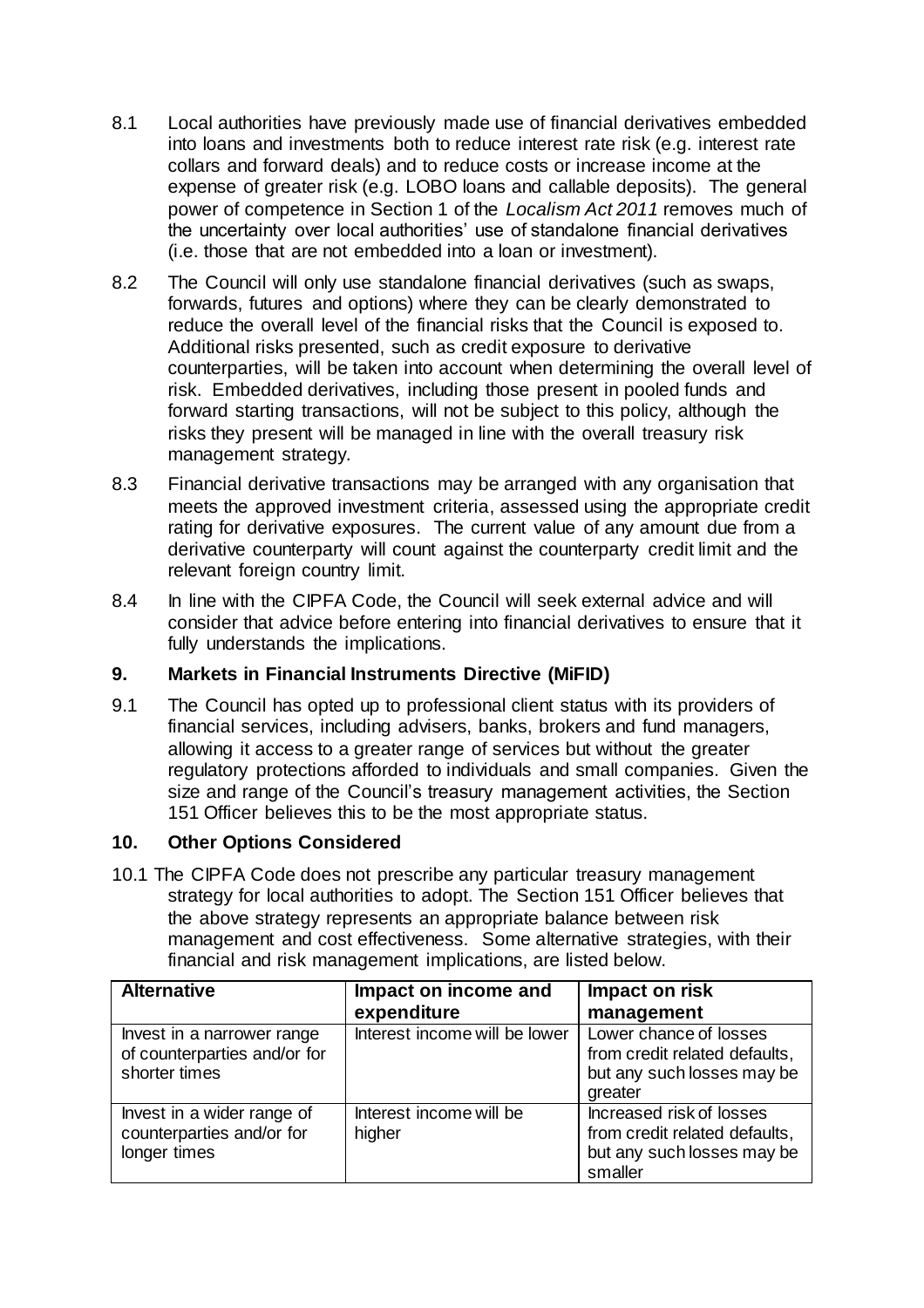| Borrow additional sums at<br>long-term fixed interest rates                | Debt interest costs will rise;<br>this is unlikely to be offset<br>by higher investment<br>income | Higher investment balance<br>leading to a higher impact in<br>the event of a default:<br>however long-term interest<br>costs may be more certain               |
|----------------------------------------------------------------------------|---------------------------------------------------------------------------------------------------|----------------------------------------------------------------------------------------------------------------------------------------------------------------|
| Borrow short-term or<br>variable loans instead of<br>long-term fixed rates | Debt interest costs will<br>initially be lower                                                    | Increases in debt interest<br>costs will be broadly offset<br>by rising investment income<br>in the medium term, but<br>long-term costs may be less<br>certain |
| Reduce level of borrowing                                                  | Saving on debt interest is<br>likely to exceed lost<br>investment income                          | Reduced investment<br>balance leading to a lower<br>impact in the event of a<br>default; however long-term<br>interest costs may be less<br>certain            |

#### **11 Non-treasury Investments**

11.1 The Council can invest to support local public services by lending to or buying shares in other organisations (**service investments**), and to earn investment income (known as **commercial investments** where this is the main purpose). Non-treasury investments are funded by usable reserves or income received in advance of expenditure.

### **Service Investments**

- 11.2 The Council may make investments to assist local public services, including making loans to or investing in local service providers, including its own subsidiaries to support local public services and stimulate local economic growth.
- 11.3 The main risk when making service loans is that the borrower will be unable to repay the principal lent and/or the interest due. The Council makes every reasonable effort to collect the full sum lent and has appropriate credit control arrangements in place to recover overdue repayments and assesses the risk of loss before entering into and whilst holding service loans.
- 11.4 The Council may invest in the shares of its subsidiaries, its suppliers, and local businesses to support local public services and stimulate local economic growth. One of the risks of investing in shares is that they fall in value meaning that the initial outlay may not be recovered and the Council assesses the risk of loss before entering into and whilst holding shares.
- 11.5 The value and risks of service investments must remain proportionate to the size of the Council. As at 31 March 2021, the Council held service loans to town and parish councils, local charities and other organisations totalling £3.3m and shares in subsidiaries valued at £33,000. All such investments transferred from the predecessor councils and no new service investments had been made by Dorset Council.

# **Commercial Investments**

11.6 The Council may invest in property or other commercial activities purely or mainly for financial gain. As financial return is the main objective, the Council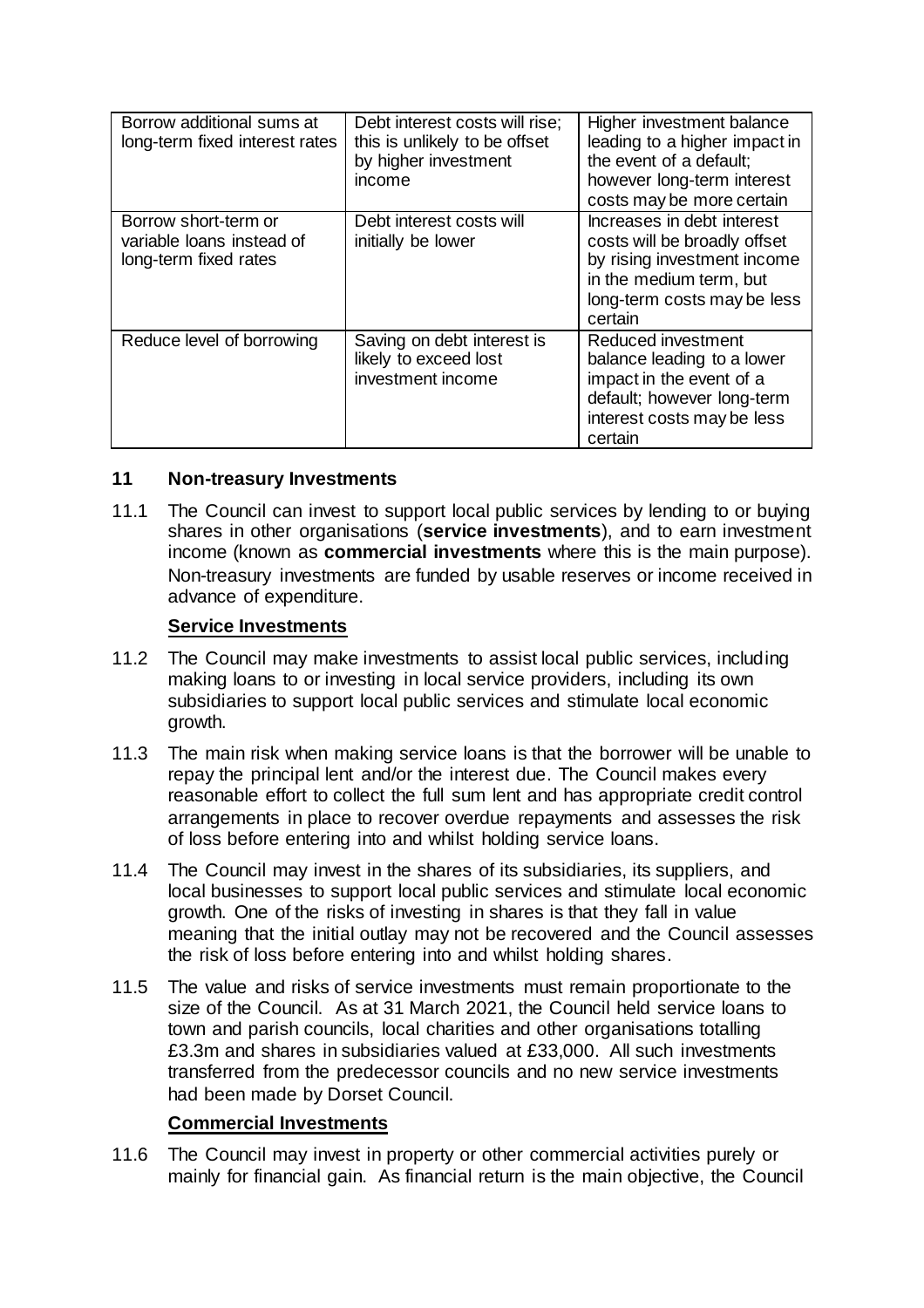may accept a higher level of risk on commercial investments than with treasury investments.

11.7 The value and risks of commercial investments must remain proportionate to the size of the Council, and contingency plans must be put in place should expected yields not materialise. The Council has no investments held purely or mainly for financial gain.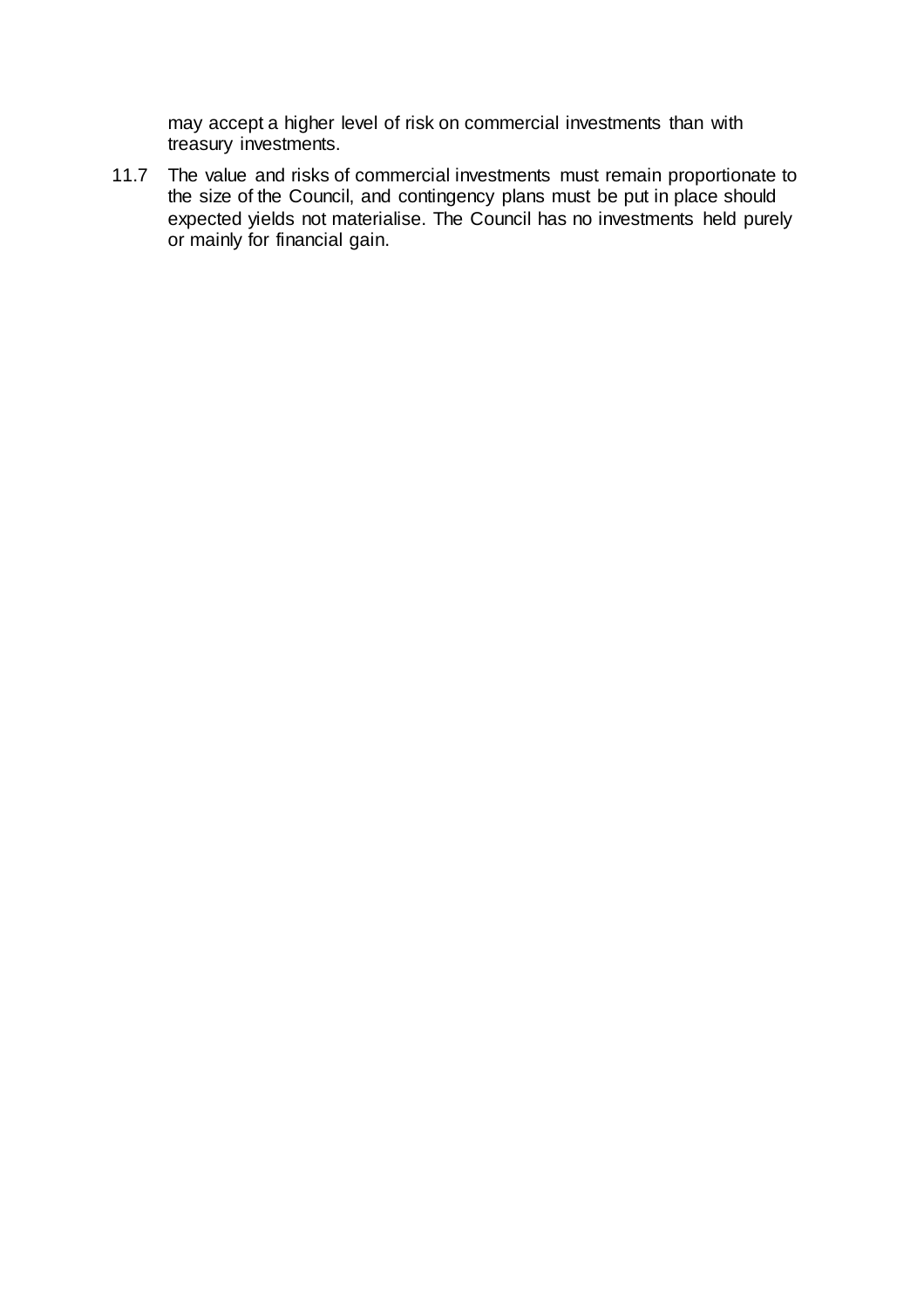### **Annex 1: Economic Background and Interest Rate Forecast (Arlingclose December 2021)**

**Economic background:** The ongoing impact on the UK from coronavirus, together with higher inflation, higher interest rates, and the country's trade position post-Brexit, will be major influences on the Authority's treasury management strategy for 2022/23.

The Bank of England (BoE) increased Bank Rate to 0.25% in December 2021 while maintaining its Quantitative Easing programme at £895 billion. The Monetary Policy Committee (MPC) voted 8-1 in favour of raising rates, and unanimously to maintain the asset purchase programme.

Within the announcement the MPC noted that the pace of the global recovery was broadly in line with its November Monetary Policy Report. Prior to the emergence of the Omicron coronavirus variant, the Bank also considered the UK economy to be evolving in line with expectations, however the increased uncertainty and risk to activity the new variant presents, the Bank revised down its estimates for Q4 GDP growth to 0.6% from 1.0%. Inflation was projected to be higher than previously forecast, with CPI likely to remain above 5% throughout the winter and peak at 6% in April 2022. The labour market was generally performing better than previously forecast and the BoE now expects the unemployment rate to fall to 4% compared to 4.5% forecast previously, but notes that Omicron could weaken the demand for labour.

UK CPI for November 2021 registered 5.1% year on year, up from 4.2% in the previous month. Core inflation, which excludes the more volatile components, rose to 4.0% y/y from 3.4%. The most recent labour market data for the three months to October 2021 showed the unemployment rate fell to 4.2% while the employment rate rose to 75.5%.

In October 2021, the headline 3-month average annual growth rate for wages were 4.9% for total pay and 4.3% for regular pay. In real terms, after adjusting for inflation, total pay growth was up 1.7% while regular pay was up 1.0%. The change in pay growth has been affected by a change in composition of employee jobs, where there has been a fall in the number and proportion of lower paid jobs.

Gross domestic product (GDP) grew by 1.3% in the third calendar quarter of 2021 according to the initial estimate, compared to a gain of 5.5% q/q in the previous quarter, with the annual rate slowing to 6.6% from 23.6%. The Q3 gain was modestly below the consensus forecast of a 1.5% q/q rise. During the quarter activity measures were boosted by sectors that reopened following pandemic restrictions, suggesting that wider spending was flat. Looking ahead, while monthly GDP readings suggest there had been some increase in momentum in the latter part of Q3, Q4 growth is expected to be soft.

GDP growth in the euro zone increased by 2.2% in calendar Q3 2021 following a gain of 2.1% in the second quarter and a decline of -0.3% in the first. Headline inflation has been strong, with CPI registering 4.9% year-on-year in November, the fifth successive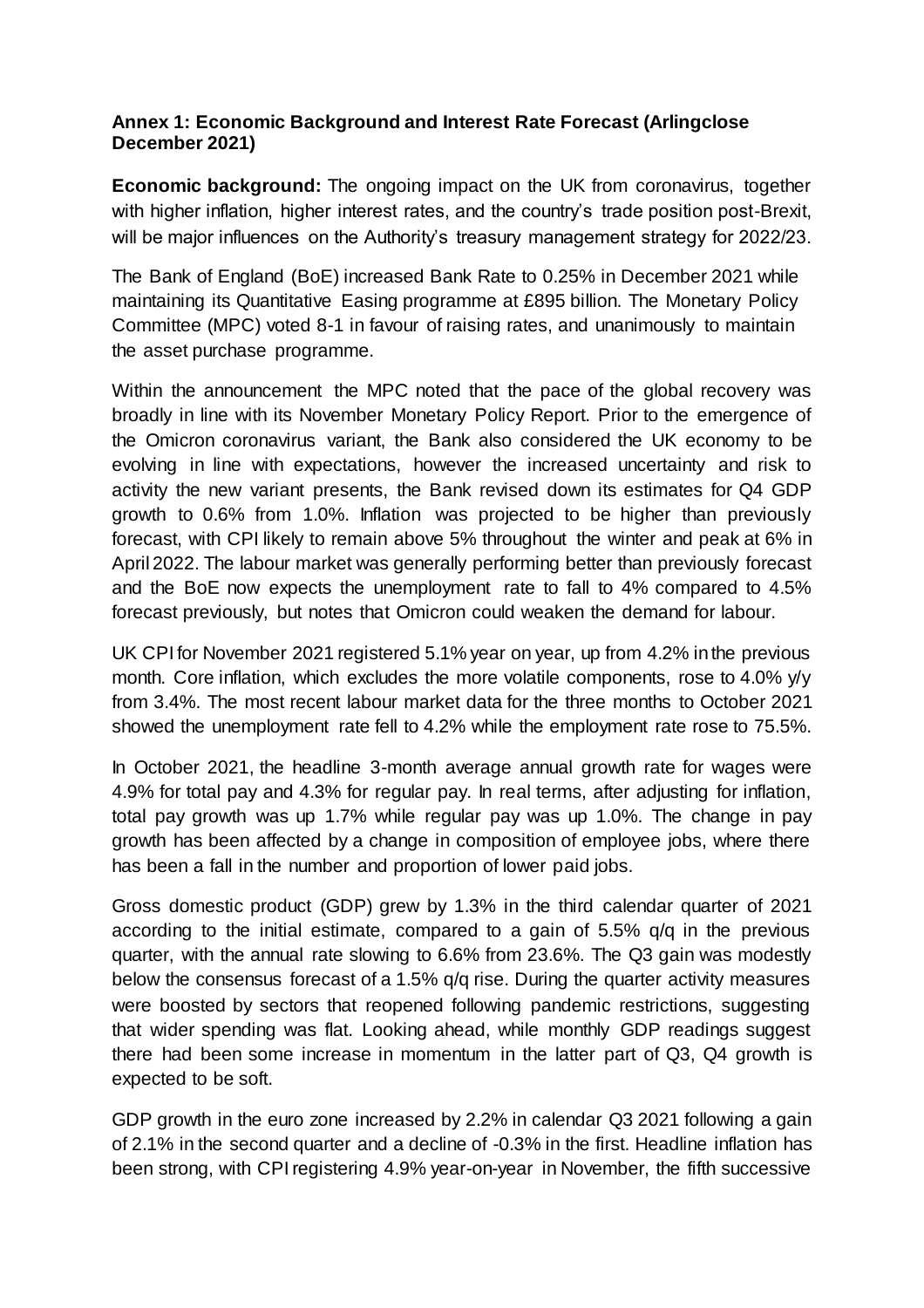month of inflation. Core CPI inflation was 2.6% y/y in November, the fourth month of successive increases from July's 0.7% y/y. At these levels, inflation is above the European Central Bank's target of 'below, but close to 2%', putting some pressure on its long-term stance of holding its main interest rate of 0%.

The US economy expanded at an annualised rate of 2.1% in Q3 2021, slowing sharply from gains of 6.7% and 6.3% in the previous two quarters. In its December 2021 interest rate announcement, the Federal Reserve continue to maintain the Fed Funds rate at between 0% and 0.25% but outlined its plan to reduce its asset purchase programme earlier than previously stated and signalled they are in favour of tightening interest rates at a faster pace in 2022, with three 0.25% movements now expected.

**Credit outlook:** Since the start of 2021, relatively benign credit conditions have led to credit default swap (CDS) prices for the larger UK banks to remain low and had steadily edged down throughout the year up until mid-November when the emergence of Omicron has caused them to rise modestly. However, the generally improved economic outlook during 2021 helped bank profitability and reduced the level of impairments many had made as provisions for bad loans. However, the relatively recent removal of coronavirus-related business support measures by the government means the full impact on bank balance sheets may not be known for some time.

The improved economic picture during 2021 led the credit rating agencies to reflect this in their assessment of the outlook for the UK sovereign as well as several financial institutions, revising them from negative to stable and even making a handful of rating upgrades.

Looking ahead, while there is still the chance of bank losses from bad loans as government and central bank support is removed, the institutions on the Authority's counterparty list are well-capitalised and general credit conditions across the sector are expected to remain benign. Duration limits for counterparties on the Authority's lending list are under regular review and will continue to reflect economic conditions and the credit outlook.

**Interest rate forecast:** The Authority's treasury management adviser Arlingclose is forecasting that Bank Rate will continue to rise in calendar Q1 2022 to subdue inflationary pressures and the perceived desire by the BoE to move away from emergency levels of interest rates.

Investors continue to price in multiple rises in Bank Rate over the next forecast horizon, and Arlingclose believes that although interest rates will rise again, the increases will not be to the extent predicted by financial markets. In the near-term, the risks around Arlingclose's central case are to the upside while over the medium-term the risks become more balanced.

Yields are expected to remain broadly at current levels over the medium-term, with the 5, 10 and 20 year gilt yields expected to average around 0.65%, 0.90%, and 1.15%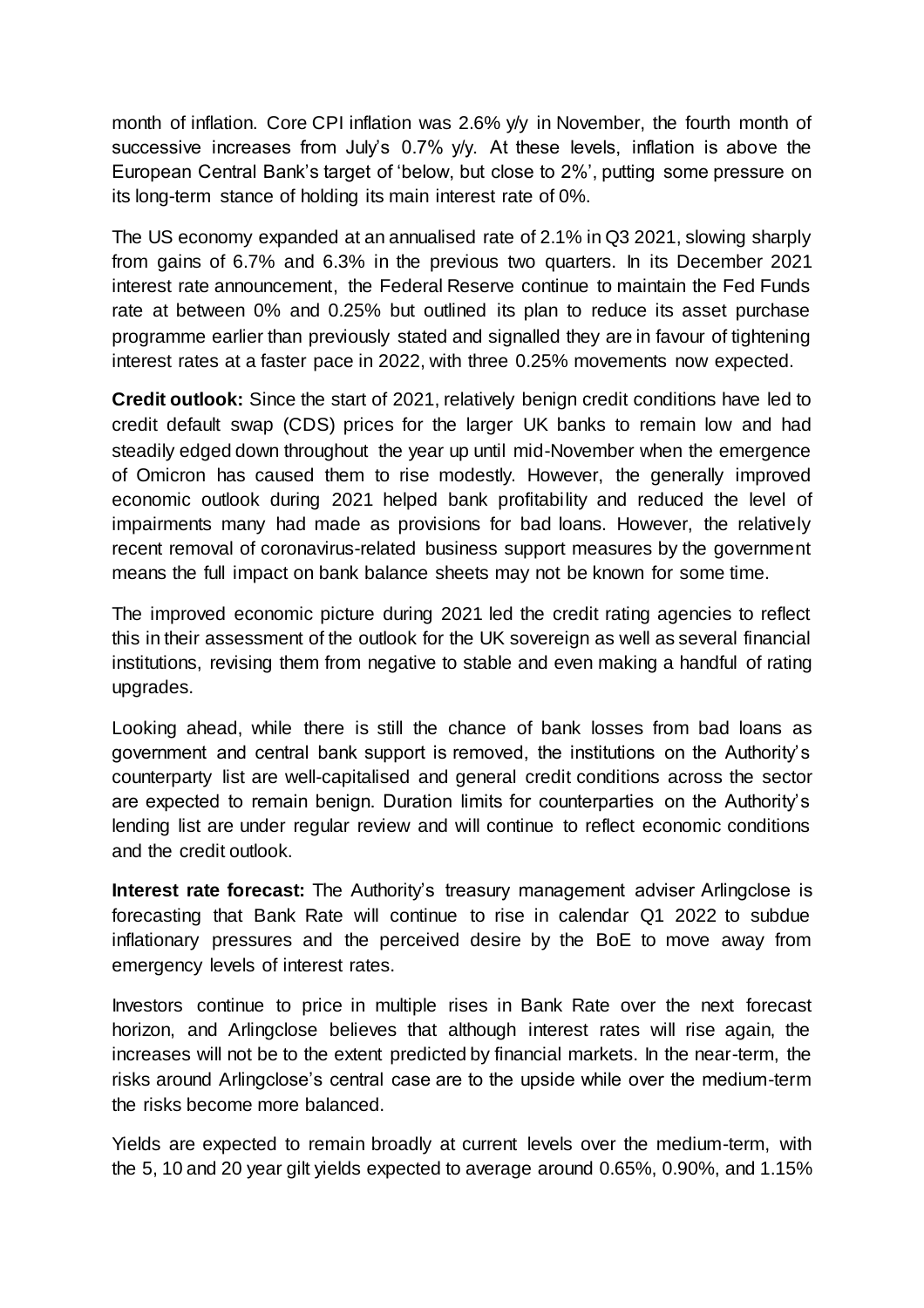respectively. The risks around for short and medium-term yields are initially to the upside but shifts lower later, while for long-term yields the risk is to the upside. However, as ever there will almost certainly be short-term volatility due to economic and political uncertainty and events.

# **Underlying assumptions:**

- The global recovery from the pandemic has entered a more challenging phase. The resurgence in demand has led to the expected rise in inflationary pressure, but disrupted factors of supply are amplifying the effects, increasing the likelihood of lower growth rates ahead. The advent of the Omicron variant of coronavirus is affecting activity and is also a reminder of the potential downside risks.
- Despite relatively buoyant activity survey data, official GDP data indicates that growth was weakening into Q4 2021. Other data, however, suggested continued momentum, particularly for November. Retail sales volumes rose 1.4%, PMIs increased, and the labour market continued to strengthen. The end of furlough did not appear to have had a significant impact on unemployment. Wage growth is elevated.
- The CPI inflation rate rose to 5.1% for November and will rise higher in the near term. While the transitory factors affecting inflation are expected to unwind over time, policymakers' concern is persistent medium term price pressure.
- These factors prompted the MPC to raise Bank Rate to 0.25% at the December meeting. Short term interest rate expectations remain elevated.
- The outlook, however, appears weaker. Household spending faces pressures from a combination of higher prices and tax rises. In the immediate term, the Omicron variant has already affected growth – Q4 and Q1 activity could be weak at best.
- Longer-term government bond yields remain relatively low despite the more hawkish signals from the BoE and the Federal Reserve. Investors are concerned that significant policy tightening in the near term will slow growth and prompt the need for looser policy later. Geo-political and coronavirus risks are also driving safe haven buying. The result is a much flatter yield curve, as short-term yields rise even as long-term yields fall.
- The rise in Bank Rate despite the Omicron variant signals that the MPC will act to bring inflation down whatever the environment. It has also made clear its intentions to tighten policy further. While the economic outlook will be challenging, the signals from policymakers suggest their preference is to tighten policy unless data indicates a more severe slowdown.

# **Forecast:**

• The MPC will want to build on the strong message it delivered this month by tightening policy despite Omicron uncertainty.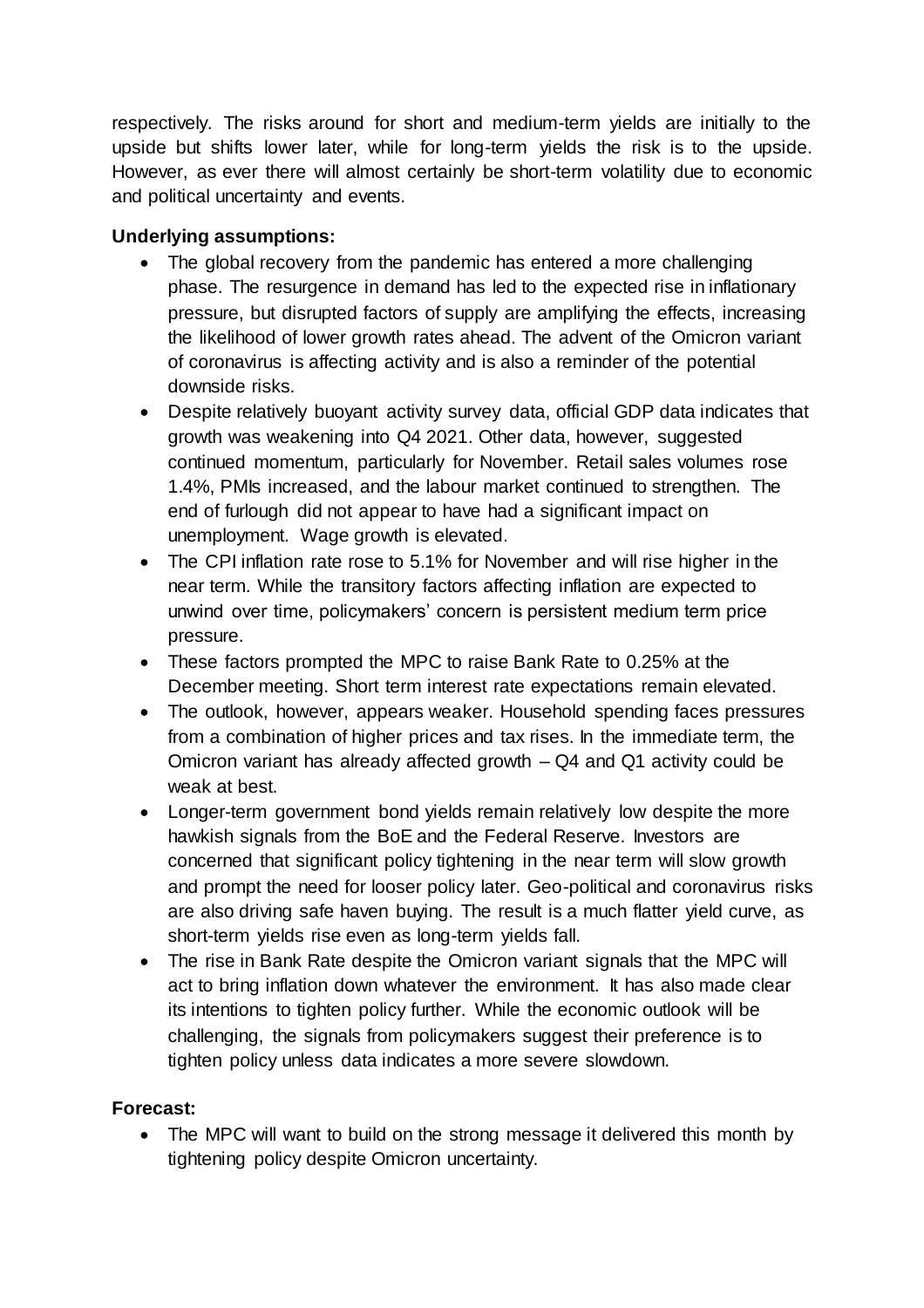- Arlingclose therefore expects Bank Rate to rise to 0.50% in Q1 2022, but then remain there. Risks to the forecast are initially weighted to the upside, but becoming more balanced over time. The Arlingclose central forecast remains below the market forward curve.
- Gilt yields will remain broadly flat from current levels. Yields have fallen sharply at the longer end of the yield curve, but expectations of a rise in Bank Rate have maintained short term gilt yields at higher levels.
- Easing expectations for Bank Rate over time could prompt the yield curve to steepen, as investors build in higher inflation expectations.
- The risks around the gilt yield forecasts vary. The risk for short and medium term yields is initially on the upside but shifts lower later. The risk for longterm yields is weighted to the upside.

|                                 | Dec-21  | Mar-22  | $Jun-22$ | $Sep-22$ | $Dec-22$ | Mar-23  | $Jun-23$ | $Sep-23$ | $Dec-23$ | Mar-24  | $Jun-24$ | $Sep-24$ | $Dec-24$ |
|---------------------------------|---------|---------|----------|----------|----------|---------|----------|----------|----------|---------|----------|----------|----------|
| <b>Official Bank Rate</b>       |         |         |          |          |          |         |          |          |          |         |          |          |          |
| Upside risk                     | 0.00    | 0.00    | 0.25     | 0.25     | 0.50     | 0.50    | 0.50     | 0.50     | 0.50     | 0.50    | 0.50     | 0.50     | 0.50     |
| <b>Arlingclose Central Case</b> | 0.25    | 0.50    | 0.50     | 0.50     | 0.50     | 0.50    | 0.50     | 0.50     | 0.50     | 0.50    | 0.50     | 0.50     | 0.50     |
| Downside risk                   | 0.00    | $-0.25$ | $-0.25$  | $-0.25$  | $-0.25$  | $-0.25$ | $-0.25$  | $-0.25$  | $-0.25$  | $-0.25$ | $-0.25$  | $-0.25$  | $-0.25$  |
| 3-month money market ra         |         |         |          |          |          |         |          |          |          |         |          |          |          |
| Upside risk                     | 0.05    | 0.05    | 0.25     | 0.35     | 0.50     | 0.50    | 0.50     | 0.50     | 0.50     | 0.50    | 0.50     | 0.50     | 0.50     |
| Arlingclose Central Case        | 0.25    | 0.55    | 0.55     | 0.60     | 0.60     | 0.60    | 0.60     | 0.65     | 0.65     | 0.65    | 0.65     | 0.65     | 0.65     |
| Downside risk                   | 0.00    | $-0.25$ | $-0.25$  | $-0.30$  | $-0.30$  | $-0.30$ | $-0.30$  | $-0.35$  | $-0.35$  | $-0.35$ | $-0.35$  | $-0.35$  | $-0.35$  |
| 5yr gilt yield                  |         |         |          |          |          |         |          |          |          |         |          |          |          |
| <b>Upside risk</b>              | 0.00    | 0.35    | 0.45     | 0.55     | 0.55     | 0.55    | 0.55     | 0.55     | 0.55     | 0.50    | 0.50     | 0.45     | 0.45     |
| <b>Arlingclose Central Case</b> | 0.60    | 0.60    | 0.60     | 0.60     | 0.60     | 0.60    | 0.60     | 0.60     | 0.60     | 0.65    | 0.70     | 0.75     | 0.75     |
| Downside risk                   | $-0.10$ | $-0.20$ | $-0.25$  | $-0.25$  | $-0.25$  | $-0.25$ | $-0.25$  | $-0.25$  | $-0.25$  | $-0.30$ | $-0.35$  | $-0.40$  | $-0.40$  |
| 10yr gilt yield                 |         |         |          |          |          |         |          |          |          |         |          |          |          |
| Upside risk                     | 0.10    | 0.25    | 0.35     | 0.40     | 0.45     | 0.50    | 0.50     | 0.50     | 0.50     | 0.50    | 0.55     | 0.55     | 0.55     |
| <b>Arlingclose Central Case</b> | 0.80    | 0.85    | 0.85     | 0.85     | 0.85     | 0.85    | 0.85     | 0.85     | 0.85     | 0.90    | 0.90     | 0.95     | 0.95     |
| Downside risk                   | $-0.10$ | $-0.25$ | $-0.30$  | $-0.35$  | $-0.35$  | $-0.35$ | $-0.35$  | $-0.35$  | $-0.35$  | $-0.40$ | $-0.40$  | $-0.40$  | $-0.40$  |
| 20yr gilt yield                 |         |         |          |          |          |         |          |          |          |         |          |          |          |
| <b>Upside risk</b>              | 0.30    | 0.40    | 0.45     | 0.45     | 0.50     | 0.50    | 0.50     | 0.50     | 0.50     | 0.50    | 0.50     | 0.50     | 0.50     |
| <b>Arlingclose Central Case</b> | 1.00    | 1.05    | 1.10     | 1.10     | 1.10     | 1.10    | 1.15     | 1.15     | 1.15     | 1.20    | 1.20     | 1.20     | 1.20     |
| Downside risk                   | $-0.15$ | $-0.30$ | $-0.35$  | $-0.40$  | $-0.40$  | $-0.40$ | $-0.40$  | $-0.40$  | $-0.40$  | $-0.45$ | $-0.45$  | $-0.45$  | $-0.45$  |
| 50yr gilt yield                 |         |         |          |          |          |         |          |          |          |         |          |          |          |
| <b>Upside risk</b>              | 0.25    | 0.30    | 0.40     | 0.45     | 0.45     | 0.50    | 0.50     | 0.50     | 0.50     | 0.50    | 0.50     | 0.50     | 0.50     |
| <b>Arlingclose Central Case</b> | 0.70    | 0.75    | 0.80     | 0.85     | 0.90     | 0.95    | 1.00     | 1.05     | 1.05     | 1.10    | 1.10     | 1.15     | 1.15     |
| Downside risk                   | $-0.15$ | $-0.30$ | $-0.35$  | $-0.40$  | $-0.40$  | $-0.40$ | $-0.40$  | $-0.40$  | $-0.40$  | $-0.45$ | $-0.45$  | $-0.45$  | $-0.45$  |

PWLB Standard Rate (Maturity Loans) = Gilt yield + 1.00% PWLB Certainty Rate (Maturity Loans) = Gilt yield + 0.80% PWLB Infrastructure Rate (Maturity Loans) = Gilt yield + 0.60%